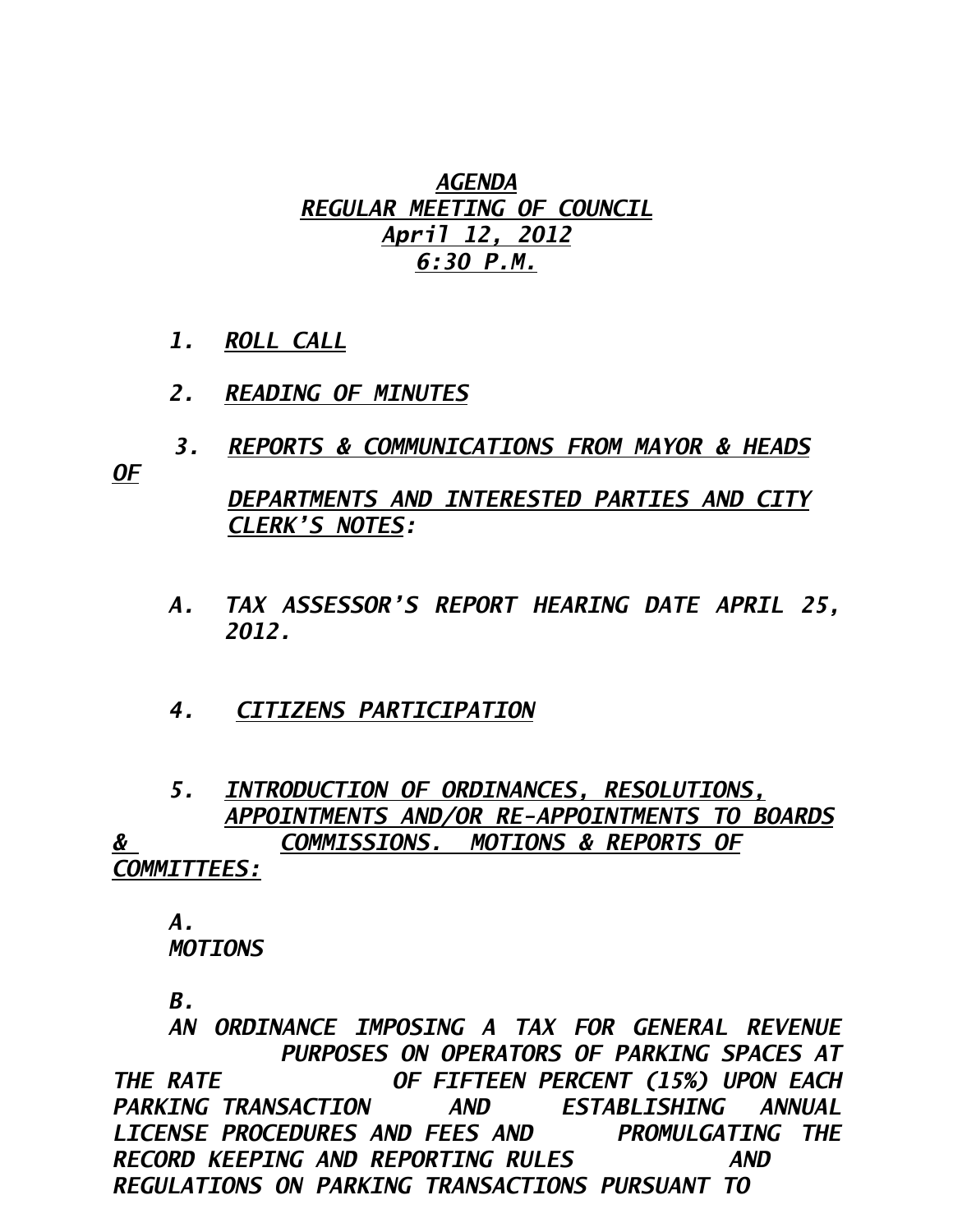## *THE LOCAL TAX ENABLING ACT 53 PA. C.S.A. 6901 ET SEQ.*

 *C.* 

 *AUTHORIZING THE MAYOR AND OTHER APPROPRIATE CITY OFFICIALS FOR THE CITY OF SCRANTON TO ENTER INTO A SUBORDINATION AGREEMENT WITH ANDBACK, LLC, LOCATED AT 5 WEST OLIVE STREET, SCRANTON, PA 18508 (THE "BORROWER") IN CONNECTION WITH A THIRD LIEN MORTGAGE ON THE BORROWER'S PROPERTY IN THE AMOUNT OF \$250,000.00.* 

 *6. CONSIDERATION OF ORDINANCES – READING BY TITLE –* 

 *A. NO BUSINESS AT THIS TIME.* 

## *7. FINAL READING OF RESOLUTIONS AND ORDINANCES –*

*A.* 

*FOR CONSIDERATION BY THE COMMITTEE ON COMMUNITY DEVELOPMENT FOR ADOPTION – FILE OF COUNCIL NO. 28, 2012 - AMENDING FILE OF COUNCIL NO. 40, 2010, ENTITLED, "AN ORDINANCE AUTHORIZING THE MAYOR AND OTHER APPROPRIATE OFFICIALS OF THE CITY OF SCRANTON TO TAKE ALL NECESSARY ACTIONS TO IMPLEMENT THE CONSOLIDATED SUBMISSION FOR COMMUNITY PLANNING AND DEVELOPMENT PROGRAMS TO BE FUNDED UNDER THE COMMUNITY DEVELOPMENT BLOCK GRANT (CDBG) PROGRAM, HOME INVESTMENT PARTNERSHIP (HOME) PROGRAM AND EMERGENCY SHELTER GRANT (ESG) PROGRAM, BY AMENDING THE CONSOLIDATED PLAN AND THE 2011 ACTION PLAN TO ACCEPT, RECEIVE AND DISBURSE \$84,412.00 ADDITIONAL FUNDING UNDER A NEW PROGRAM UNDER THE HOMELESS EMERGENCY ASSISTANCE AND RAPID TRANSITION TO HOUSING ACT OF 2009 (HEARTH ACT), ENACTED INTO LAW ON MAY 20, 2009, CONSOLIDATING THREE OF THE SEPARATE HOMELESS ASSISTANCE PROGRAMS ADMINISTERED BY THE U.S. DEPARTMENT OF HOUSING AND URBAN*